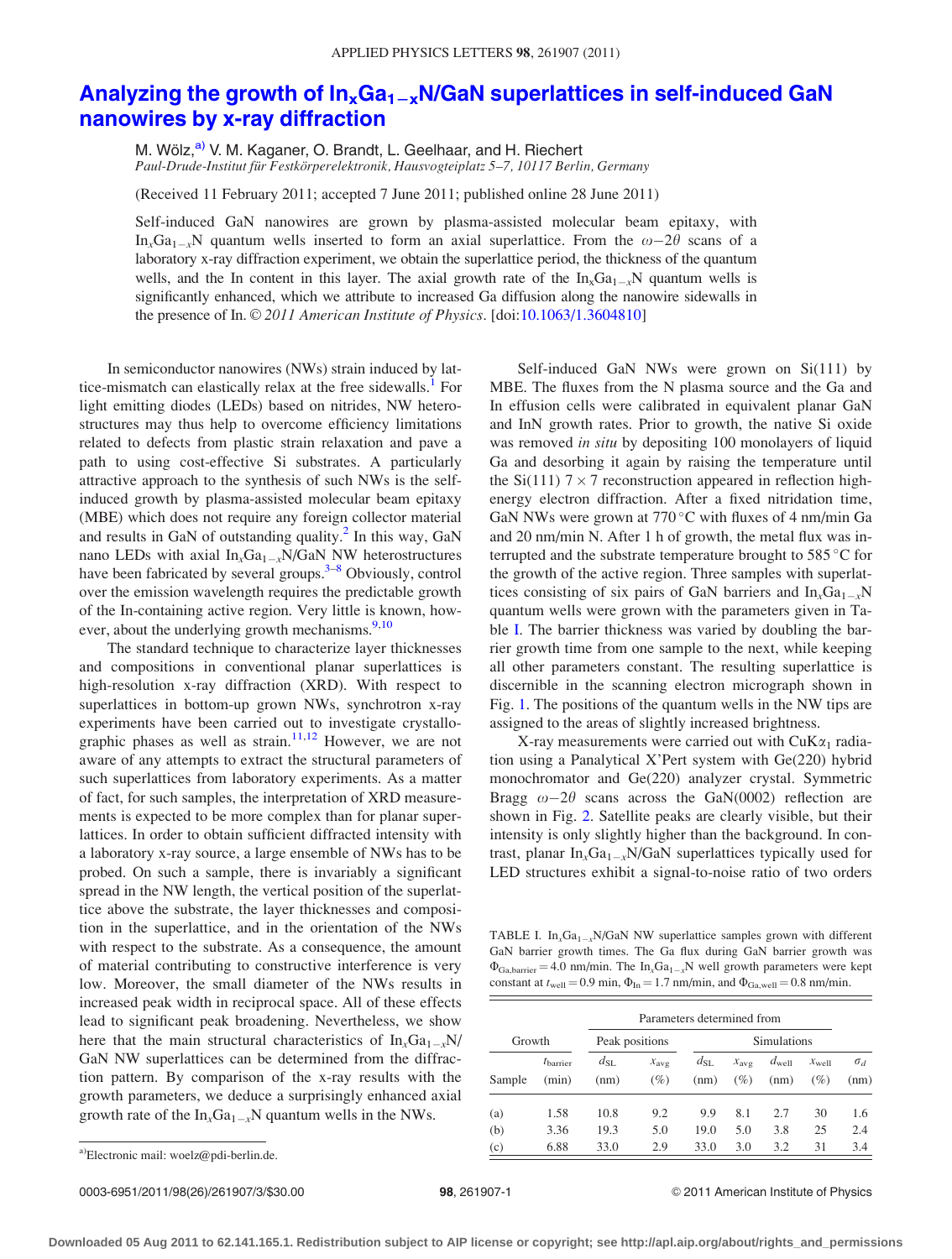<span id="page-1-0"></span>

FIG. 1. Scanning electron micrograph of GaN nanowire tips with an inserted  $\text{In}_x\text{Ga}_{1-x}N/\text{Ga}N$  heterostructure with a superlattice period of 33 nm [sample (c)]. The inset shows the same NW with enhanced contrast.

of magnitude or more. The interpretation of our scans is not as straightforward as for planar layers, because the broad satellite peaks with low intensity could correspond either to thickness fringes from the  $In_xGa_{1-x}N/GaN$  superlattice or to individual  $In_xGa_{1-x}N$  layers with varying composition. However, the consideration of the entire series of samples shows that longer barrier growth time leads to more closely spaced peaks. The samples were designed such that the quantum wells can be assumed to be identical for all the samples.



FIG. 2. XRD  $\omega-2\theta$  scans (gray lines) across the GaN(0002) reflection of  $In_xGa_{1-x}N/GaN$  NW superlattices from samples (a), (b), and (c) with different barrier growth times. The simulations (black lines) take into account the superlattice peak broadening due to fluctuations of the layer thicknesses. The simulated superlattice period  $d_{SL}$  is given in the graphs.

Therefore, the broad peaks are diffraction satellites due to the periodic superlattice.

On the basis of this interpretation, we can extract structural information from the XRD scans. The positions  $\omega_n$  of the satellites are related to the superlattice period  $d_{SL}$  via Bragg's law,  $d_{SL} = \lambda / [2(\sin \omega_n - \sin \omega_{n-1})]$ , where  $\lambda$  is the wavelength of the x-rays. The resulting values for  $d_{SL}$  are given in Table [I.](#page-0-0)  $d_{SL}$  is the sum of the barrier and quantum well thicknesses  $d_{barrier}$  and  $d_{well}$ . Whereas these cannot be directly inferred from the Bragg interpretation, information can be extracted by comparing the three samples under investigation. They were grown in the same way, and the only difference is the growth time for the GaN barriers between the wells. Assuming an abrupt change between well and barrier growth, the superlattice period as a function of barrier growth time  $t_{\text{barrier}}$  is

$$
d_{\rm SL} = d_{\rm barrier} + d_{\rm well} = R_{\rm barrier} t_{\rm barrier} + d_{\rm well},\tag{1}
$$

where  $R_{barrier}$  is the GaN NW barrier growth rate. In Fig. 3, the superlattice periods obtained from the x-ray data are plotted as a function of  $t_{barrier}$  for the three samples. The linear relationship of Eq. [\(1\)](#page-2-0) is confirmed and the barrier growth rate is determined to be  $R_{barrier} = 4.1 \pm 0.2$  nm/min. The GaN NW growth rate is, therefore, comparable to the calibrated Ga flux  $\Phi_{Ga,barrier} = 4.0$  nm/min, as has been shown for self-induced GaN NWs before.<sup>[13,14](#page-2-0)</sup>

The plot in Fig. 3 contains even more information. By extrapolating the straight line through the data points to  $t_{barrier} = 0$ , the contribution of the barrier is subtracted from  $d_{SL}$  and the absolute quantum well thickness is obtained from the axis intercept as  $d_{\text{well}} = 4.7 \pm 1.0$  nm. This value needs to be taken with some caution, since we assumed an abrupt change from  $In_xGa_{1-x}N$  to GaN growth when the In shutter is closed. The activation energy for InN dissociation is lower than for In evaporation from droplets, $15$  and In segregation during quantum well growth is known for planar layers.<sup>[16](#page-2-0)</sup> The same might be the case for NWs, and  $d_{\text{well}}$ from Eq. [\(1\)](#page-2-0) can, therefore, be considered as a lower boundary for the well thickness.

The superlattice composition can be obtained via Bragg's law as follows. The zeroth order superlattice peak position  $\omega_0$  gives the average lattice constant in c-direction of the superlattice:  $c_{\text{avg}} = 2d_{0002} = \lambda/\sin \omega_0$ . Assuming that



FIG. 3. Superlattice periods  $d_{SL}$  experimentally obtained from the distances between satellite peaks.  $d_{SL}$  is the sum of the barrier and well thicknesses  $d_{barrier}$  and  $d_{well}$  and depends linearly on the barrier growth time  $t_{barrier}$ .